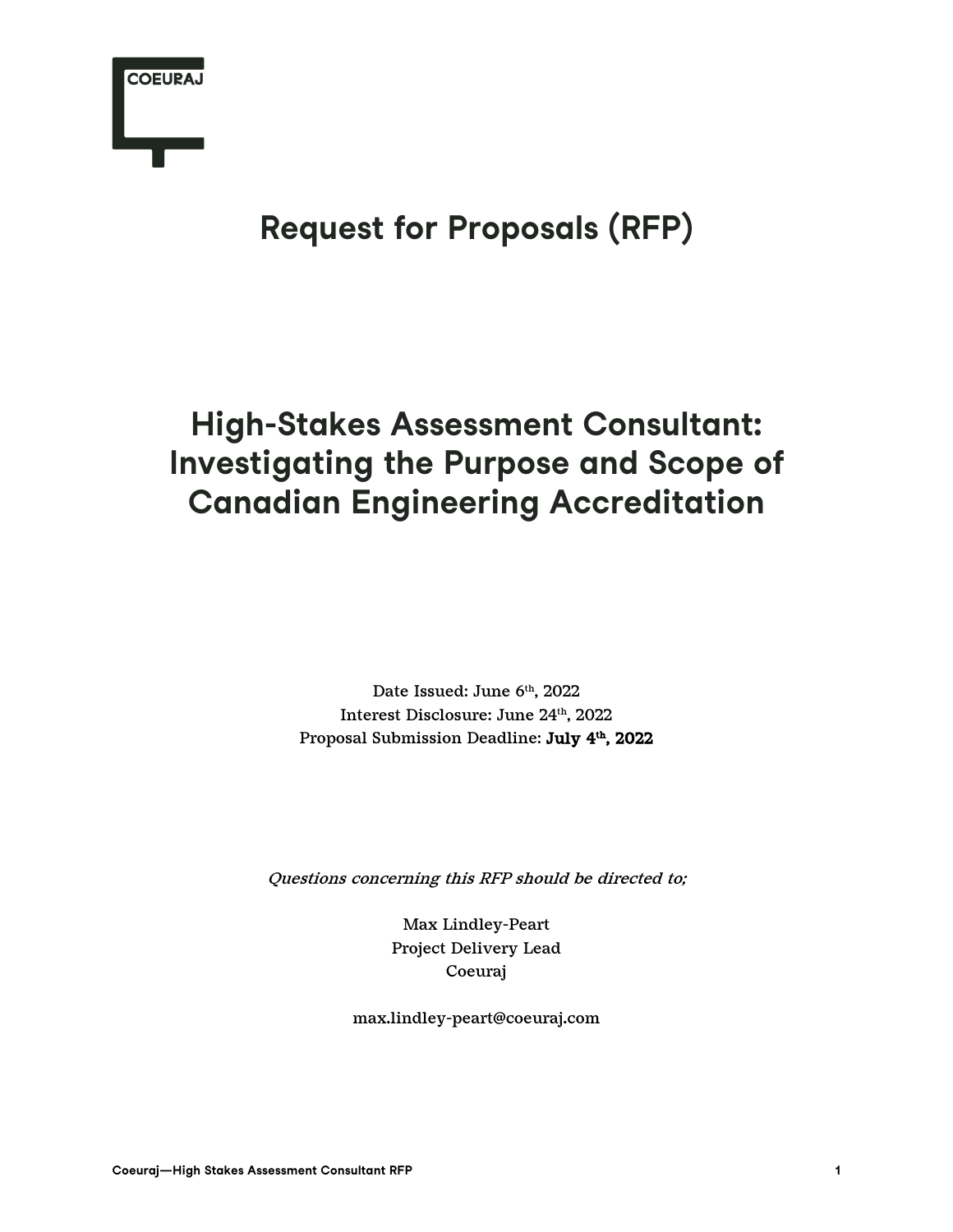# Ç

### Table of Contents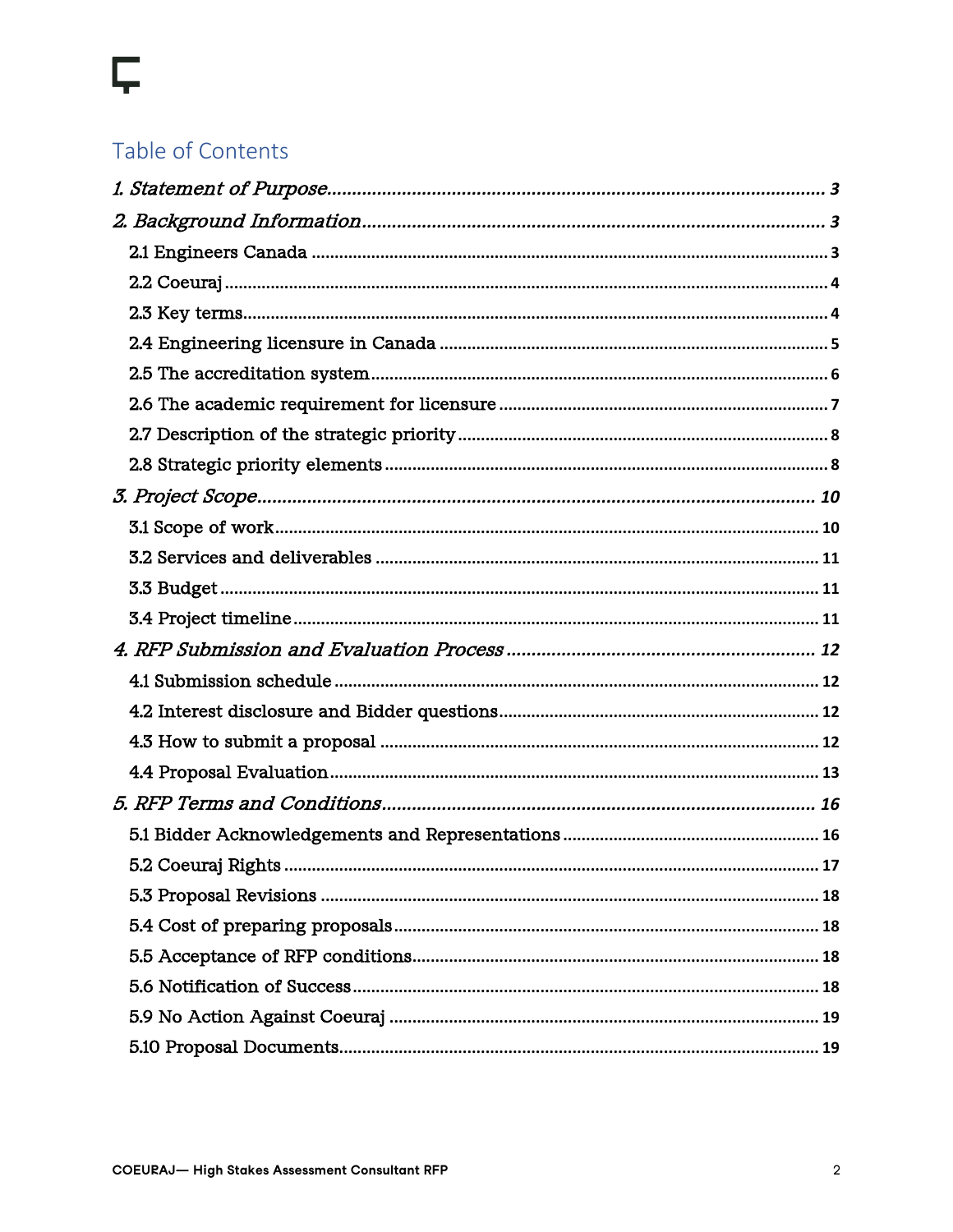### 1. **Statement of Purpose**

Coeuraj is seeking proposals from individuals or entities ("Bidders") to provide expertise to assist with the development of a defensible academic requirement for licensure as a professional engineer. The development of an academic requirement for licensure is a critical component of a project that Coeuraj is undertaking with Engineers Canada in support of their strategic priority to "Investigate and Validate the Purpose and Scope of Accreditation" (the "Project"), as more fully described below.

Coeuraj has been contracted by Engineers Canada to help guide elements of the strategic priority, including the development of an academic requirement for licensure. We require input from an expert in high-stakes assessments, such as licensure decisions, who can help to ensure that the academic requirement is developed in a way that is defensible and valid.

Coeuraj wishes to assess Bidders' capabilities, interests, terms, and pricing for the matters and work described within this RFP, including Section 3.1 (Scope of Work).

### **2. Background Information**

#### **2.1 Engineers Canada**

Engineers Canada upholds the honour, integrity, and interests of the engineering profession by supporting consistent high standards in the regulation of engineering, encouraging the growth of the profession in Canada, and inspiring public confidence. For over 80 years, Engineers Canada has worked on behalf of the provincial and territorial associations that regulate engineering practice and license the country's 300,000 members of the engineering profession.

Their work is focused on 10 core purposes, as established by Engineers Canada's members, the 12 provincial and territorial engineering regulators:

- 1. Accrediting undergraduate engineering programs.
- 2. Facilitating and fostering working relationships between and among the regulators.
- 3. Providing services and tools that enable the assessment of engineering qualifications, foster excellence in engineering practice and regulation, and facilitate mobility of practitioners within Canada.
- 4. Offering national programs.
- 5. Advocating to the federal government.
- 6. Actively monitoring, researching, and advising on changes and advances that impact the Canadian regulatory environment and the engineering profession.
- 7. Managing risks and opportunities associated with mobility of work and practitioners internationally.
- 8. Fostering recognition of the value and contribution of the profession to society and sparking interest in the next generation of professionals.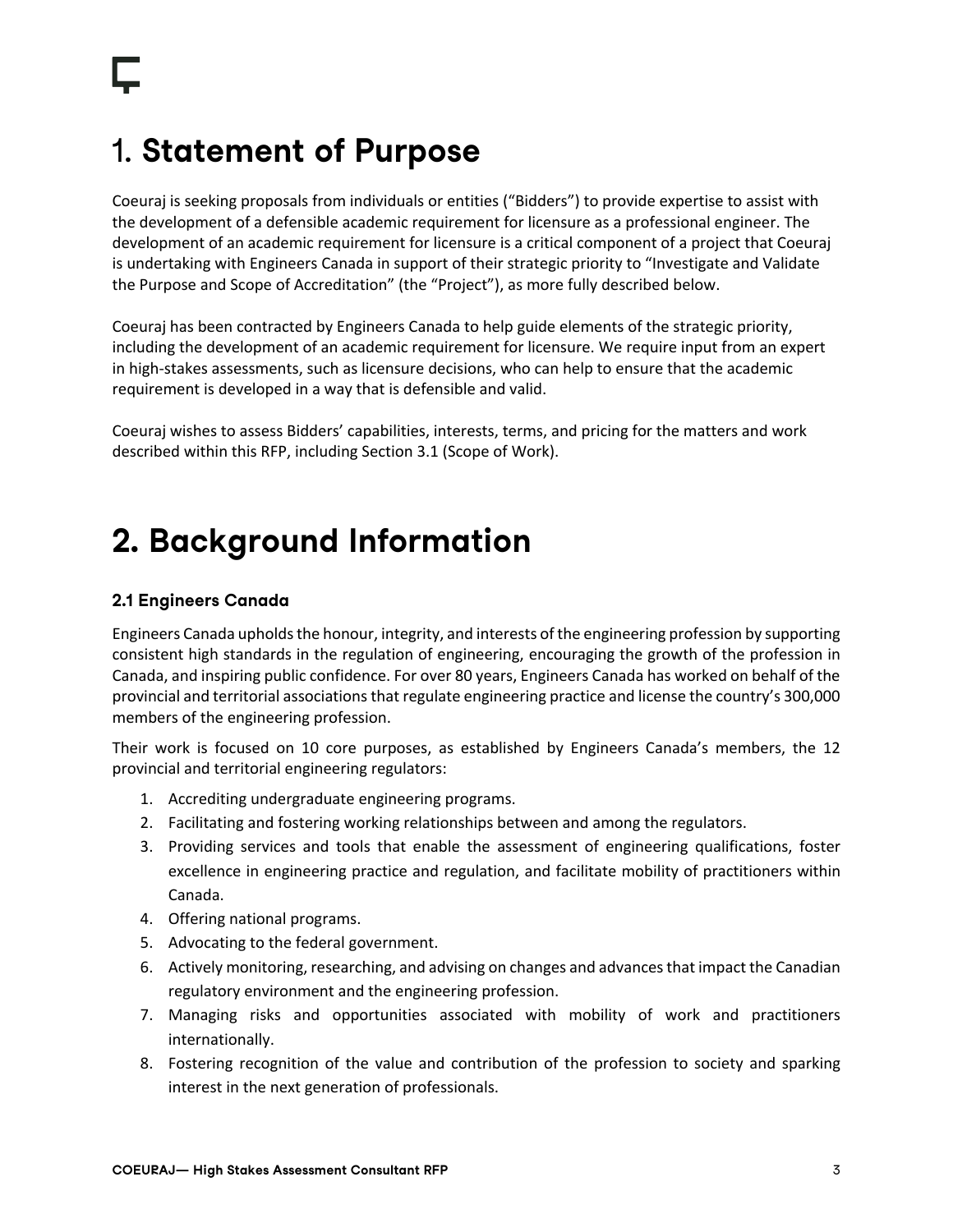- 9. Promoting diversity and inclusivity in the profession that reflects Canadian society.
- 10. Protecting any word(s), mark, design, slogan, or logo, or any literary, or other work, as the case may be, pertaining to the engineering profession or to its objects.

More information about Engineers Canada can be found at www.engineerscanada.ca.

#### **2.2 Coeuraj**

Coeuraj is a transformation practice. We are a group of experienced consultants with a shared goal — to help people address and manage the challenges of change by finding the solutions they hold within themselves. We are typically hired to help people and organizations who are at odds with systems – struggling to work with a status quo that is meant to serve them, but doesn't.

We have a unique capacity to engage with diverse people to develop a common vision, build healthy relationships, and collaboratively design resilient outcomes.

Since 2015, we have worked with First Nation, Métis and Inuit communities and organizations; groups like the United Nations and the World Economic Forum; and well-known companies like Microsoft, Nokia, De Beers, Environmental Resources Management and AIG.

On this project, Coeuraj has involved multiple engineers, data scientists and experts in facilitation and change management. We are offering Engineers Canada policy-related knowledge and advice, stakeholder engagement and research, human-centered data science and analytics and creative product creation. We take pride in a rigorous approach that is committed to respecting the individuality and difference of every person and opportunity.

More information about Coeuraj can be found on our website at www.coeuraj.com.

#### **2.3 Key terms**

**Accreditation:** A process of formal recognition by a professional external body whereby an educational establishment or programme meets certain agreed quality standards. $1$ 

Accreditation may be focused on inputs, processes, outputs, or any of these combined. Programme accreditation tends to focus on inputs such as staffing, programme resources and curricula design and content. At times, it may address the teaching process and the level of student support. Occasionally, programme accreditation explores outcomes such as graduate abilities and employability. In some cases, the medium of delivery might be the key focus, especially when it differs from the norm.<sup>2</sup>

**Accreditation system:** The criteria, policies, procedures, and actions that are necessary to conduct accreditation of undergraduate engineering programs. It is a system where regulators and HEIs intersect.

<sup>1</sup> Oxford Reference. (n.d.). Accreditation. In *OxfordRefernce.com*. Retrieved August 12, 2021. from https://www.oxfordreference.com/search?q=accreditation&searchBtn=Search&isQuickSearch=true

<sup>2</sup> Harvey, L. (2004). The power of accreditation: Views of academics. *Journal of Higher Education Policy and Management, 26*(2), 207–223. https://doi.org/10.1080/1360080042000218267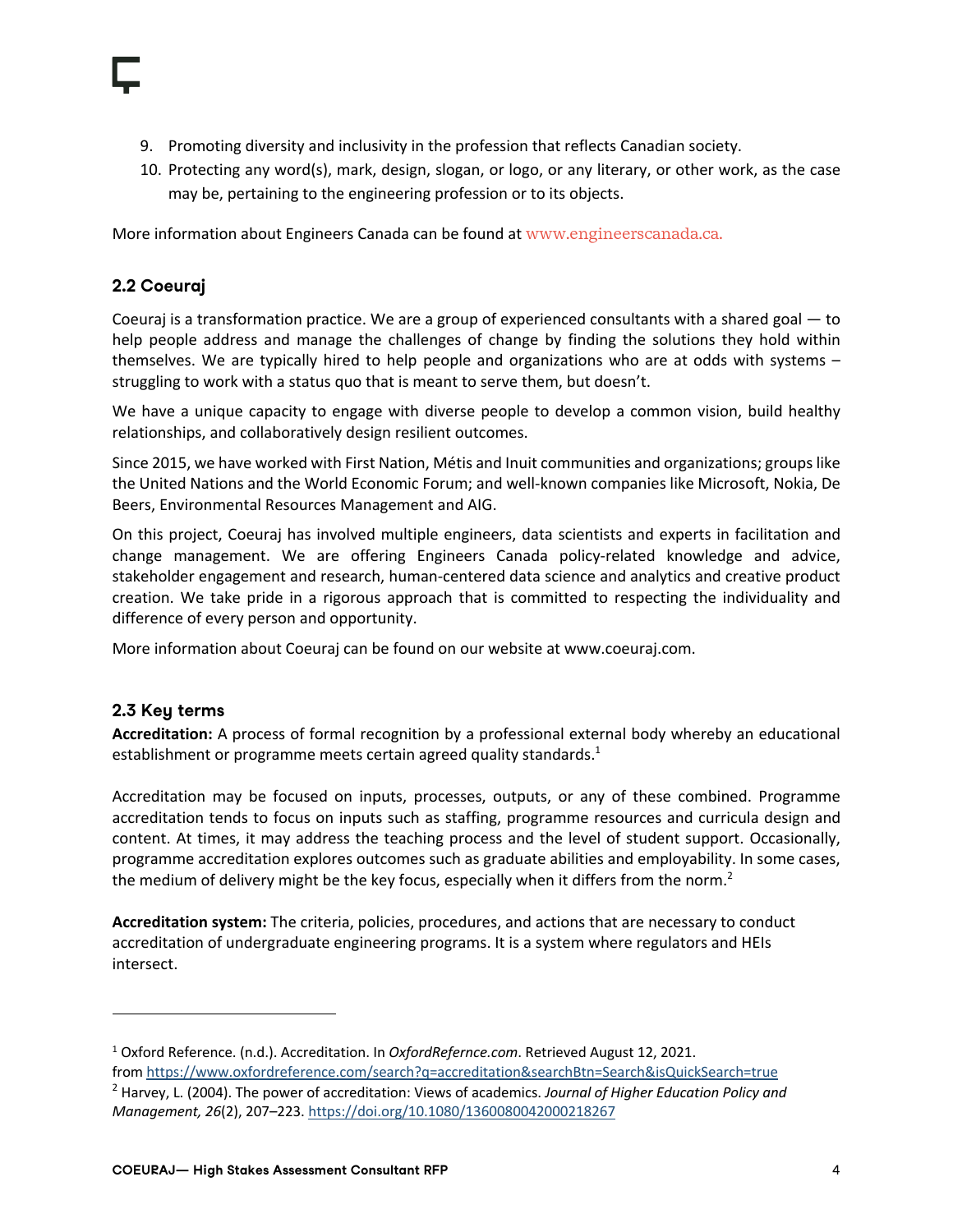**CEAB:** The Canadian Engineering Accreditation Board (CEAB) is responsible to accredit Canadian undergraduate engineering programs that meet or exceed educational standards acceptable for professional engineering registration in Canada. The CEAB is also responsible for ascertaining the equivalency of accreditation systems in other countries and for monitoring the activities of those bodies with which mutual recognition agreements have been signed. The CEAB is currently composed of 20 professional engineers drawn from the private, public, and academic sectors.

**CEQB**: The Canadian Engineering Qualifications Board (CEQB) develops national guidelines, Engineers Canada papers, and examination syllabi that serve the needs of regulators, engineering licence holders, and applicants for licensure by enabling the assessment of engineering qualifications, fostering excellence in engineering practice and regulation, and facilitating mobility. The CEQB is currently composed of 16 professional engineers drawn from the private, public, and academic sectors.

**HEIs**: Higher Education Institutions are the post-secondary institutions that offer undergraduate engineering programs accredited by the CEAB or that are developing such programs and intending to seek accreditation.

**Regulators:** Engineering regulators (the "**regulators**") regulate the engineering profession and license professional engineers in Canada, as designated by provincial or territorial statute. The regulators are the owners of Engineers Canada and are the Members pursuant to the Bylaw and the Canada Not-forprofit Corporations Act.

#### **2.4 Engineering licensure in Canada**

The provinces and territories have exclusive jurisdictions over the regulation of professions under the Canadian constitution. To practise engineering in Canada, an individual must hold and maintain a licence from one of the twelve (12) provincial/territorial engineering regulators in Canada:

- Engineers and Geoscientists British Columbia
- Association of Professional Engineers and Geoscientists of Alberta (APEGA)
- Engineers Geoscientists Manitoba
- Engineers and Geoscientists New Brunswick
- Association of Professional Engineers and Geoscientists of Saskatchewan (APEGS)
- Engineers Nova Scotia
- Engineers PEI
- Engineers Yukon
- Northwest Territories and Nunavut Association of Professional Engineers and Geoscientists (NAPEG)
- Ordre des ingénieurs du Québec (OIQ)
- Professional Engineers and Geoscientists of Newfoundland and Labrador (PEGNL)
- Professional Engineers Ontario (PEO)

Each jurisdiction has its own legislation and regulatory body to govern the profession. A licence is required to practise engineering and to call oneself an engineer. All applicants for engineering licences must meet five main requirements:

1. **Academics:** Hold an engineering degree from a Canadian Engineering Accreditation Board (CEAB)-accredited undergraduate program or possess equivalent qualifications.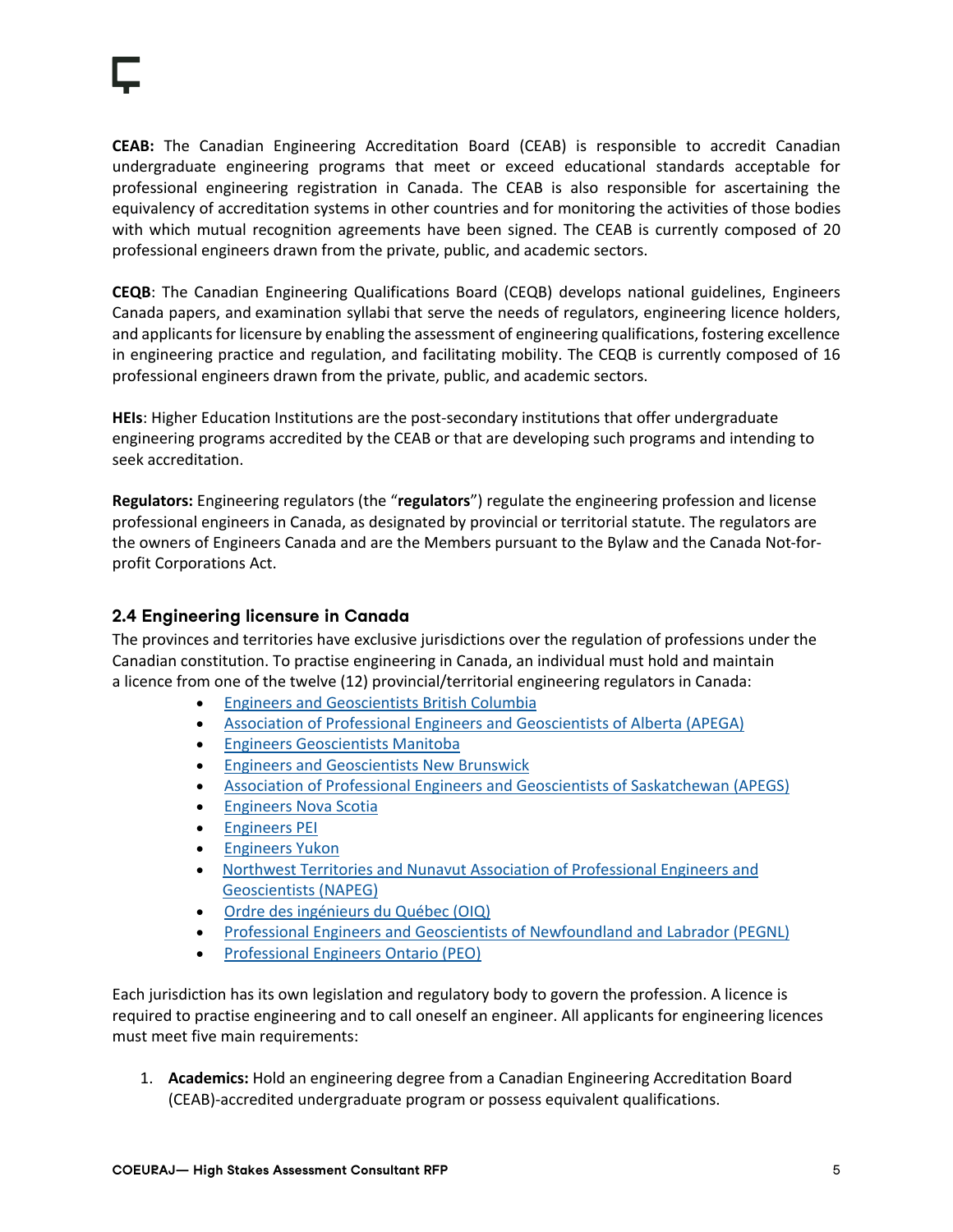- 2. **Work experience:** Fulfill the engineering work experience requirement in the province or territory of application:
	- Duration is dependent on the jurisdiction and varies between 2 and 4 years
	- Some jurisdictions have a requirement for one year of experience in a Canadian environment; other jurisdictions may accept demonstration of Canadian Environment Competencies or completing certain courses such as the "Working in Canada Seminar"
- 3. **Professionalism and ethics:** Pass the Professional Practice Examination (PPE), which tests knowledge of the laws that affect the engineering profession, professional standards, ethical standards, and other topics such as patents, trademarks, and copyrights.
- 4. **Good character:** Applicants must demonstrate good character.
- 5. **Language:** Applicants must demonstrate an ability to work in either English or French, depending on the province or territory in which they apply for licensure.

Engineers Canada does not grant licences to practise engineering. It supports Canada's engineering regulators with licensure by:

- Developing national guidelines that provide advice on regulatory practices,
- Developing tools for regulators to check the academic knowledge of those who did not graduate from an accredited engineering program,
- Facilitating the mobility of qualified labour, nationally and internationally, and
- Ensuring the academic credentials of graduates of accredited engineering programs are recognized as meeting the requirement for licensure.

Engineering regulators must implement licensure processes that are accessible, timely, transparent, objective, impartial and fair. Currently, approximately 50% of the applicants for engineering licensure are graduates of CEAB-accredited programs. Assessing the academic formation of applicants who are not graduates of CEAB-accredited programs ("non-CEAB applicants") can include exams, interviews, or additional documentation. Engineering regulators must uphold stringent licensure standards to protect the public interest, while ensuring that these processes do not present unnecessary barriers to non-CEAB applicants.

#### **2.5 The accreditation system**

The accreditation system was designed to serve regulators. Because of accreditation, regulators accept that graduates of CEAB-accredited undergraduate engineering programs meet the academic requirement for licensure. This also has benefit for the graduates themselves, as it means that the licensure process is simplified: their academic credentials are accepted by all Canadian engineering regulators and are considered to be substantially equivalent with many international organizations under the Washington Accord.

Regulators rely on accreditation. They expect *every single graduate* of accredited programs to meet the academic requirement for licensure. Because of this, accreditation is a rigorous audit process which seeks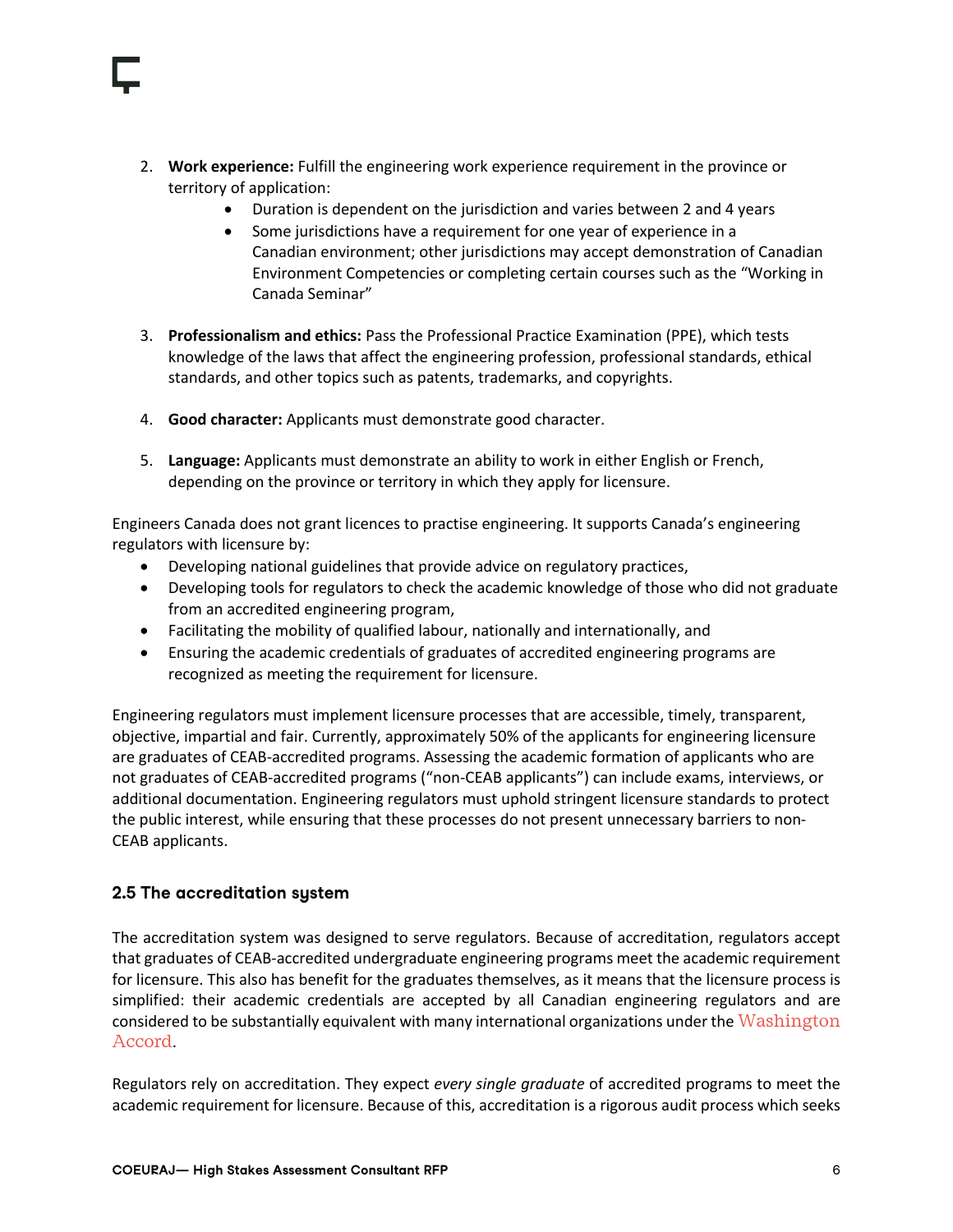to ensure that all graduates have followed a minimum educational path and had exposure to an acceptable depth and breadth of engineering education.

Accreditation criteria include content requirements that mandate the minimum amount of mathematics, basic science, engineering science, engineering design and complementary studies that must be included in an accredited program. Accredited engineering programs must also develop communication skills, an understanding of the environmental, cultural, economic, and social impacts of engineering on society, the concepts of sustainable development, and the capacity for life-long learning. Accreditation criteria do *not* stipulate the specific topics of study within any given discipline of engineering. The criteria are intended to provide a broad basis for identifying acceptable undergraduate engineering programs, to prevent over-specialization in curricula, to provide sufficient freedom to accommodate innovation in education, to allow adaptation to different regional factors, and to permit the expression of the institution's individual qualities, ideals, and educational objectives.

#### **2.6 The academic requirement for licensure**

To assess the academic formation of non-CEAB applicants for licensure, the regulators use examination syllabi created by the Canadian Engineering Qualifications Board (CEQB). Examination syllabi represent the body of knowledge typically covered in accredited engineering programs in Canada in a particular discipline of engineering. This ensures that non-CEAB applicants are held to the same academic standards as CEAB applicants for licensure.

There is a gap in the assessment of academic knowledge for both CEAB and non-CEAB applicants for licensure. It is the responsibility of regulators to set licensure standards that are legitimate and defensible. These standards must be connected to the functions of professional engineers, and regulators must be able to demonstrate that these standards are required for safe practice.

In the case of the academic requirement for licensure, the syllabi function as the de-facto standard for the academic requirement of non-CEAB applicants. These syllabi reflect what is taught in accredited programs, and regulators have not been asked, and have not sought, to demonstrate that they are the correct standard for engineering practice.

It has been argued that the CEAB has set the standard for the academic requirement, in their accreditation criteria. However, the criteria are intentionally silent on the discipline-specific content of engineering programs – they only establish a minimum amount of math, basic science, engineering science, engineering design, and complementary studies.

There is therefore a need for regulators to establish a defensible academic requirement for licensure, which can be shown to be rationally connected to, and necessary for, the practice of professional engineering. This academic requirement for licensure could then be applied to the accreditation system, and to the assessment of non-CEAB applicants for licensure.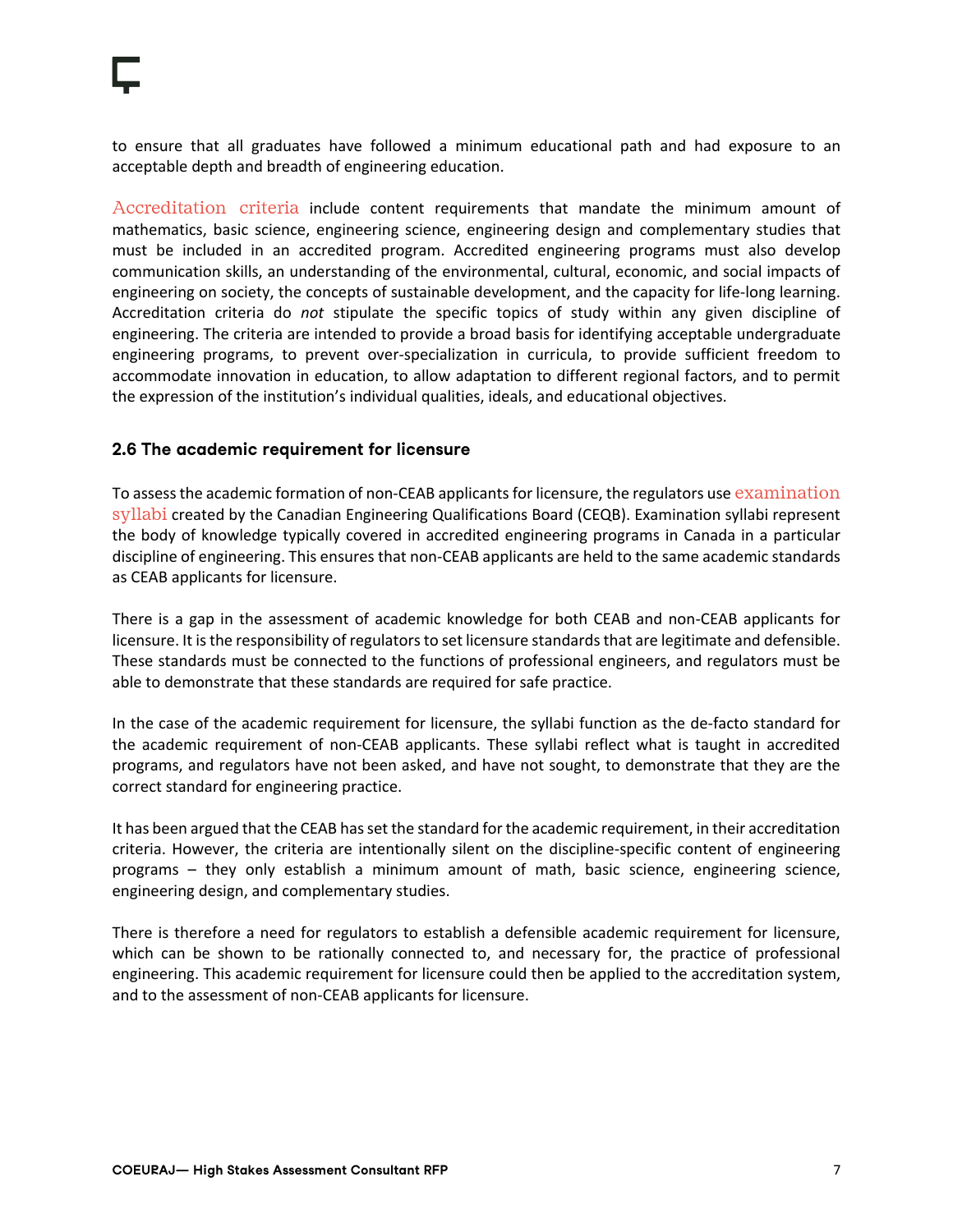Background: The Supreme Court of Canada has set out, in Meiorin<sup>3</sup> and subsequent cases, a three-part test to determine whether a prima facie discriminatory standard (which would include licensure standards) is reasonable and *bona fide*. Regulators must be able to demonstrate that the standard:

- 1. Was adopted for a purpose that is rationally connected to the functions of professional engineers,
- 2. Was adopted in good faith, in the belief that it is necessary to fulfill the functions of professional engineers, and
- 3. Is reasonably necessary to accomplish the functions of professional engineers, and that the regulator could not accommodate an applicant who can't meet the standard without undue hardship.

#### **2.7 Description of the strategic priority**

Much has changed since the introduction of the accreditation system in 1965. The way that engineering education is delivered has evolved, and regulators' operations, as well as the requirements imposed on their licensure systems, have changed significantly. The accreditation system, meanwhile, has remained relatively unchanged, with the introduction of only two significant changes in the past 30 years: a measurement unit to quantify the duration of a program in the 1990s (the Accreditation Unit, or AU), and outcomes-based evaluation of programs in 2015 (graduate attributes and continual improvement, or GA/CI).

Accreditation criteria must match the academic requirements for licensure and needs of regulators and must be applied in an environment-controlled way by the HEIs. Whereas regulators seek assurance from the accreditation system that every single graduate meets academic requirements for licensure, HEIs seek flexibility that will allow them to innovate in their program design and teaching methods.

The fundamental goal of Engineers Canada's strategic priority to "Investigate and validate the purpose and scope of accreditation", therefore, is to understand the perspectives of all stakeholders and to propose a path forward that will meet the needs of regulators while keeping current with the realities of engineering education.

In particular, the strategic priority sets out to:

- use diverse, expert steering committee and task forces to guide the work.
- engage both regulators and HEIs, as well as other stakeholders in the accreditation and regulatory systems; and,
- use an advisory group of regulator staff to provide regulator input; and foster collaboration based on mutual understanding and respect and be transparent to all stakeholders.

#### **2.8 Strategic priority elements**

<sup>3</sup> British Columbia (Public Service Employee Relations Commission) v. BCGSEU, 1999 CanLII 652 (SCC), [1999] 3 SCR 3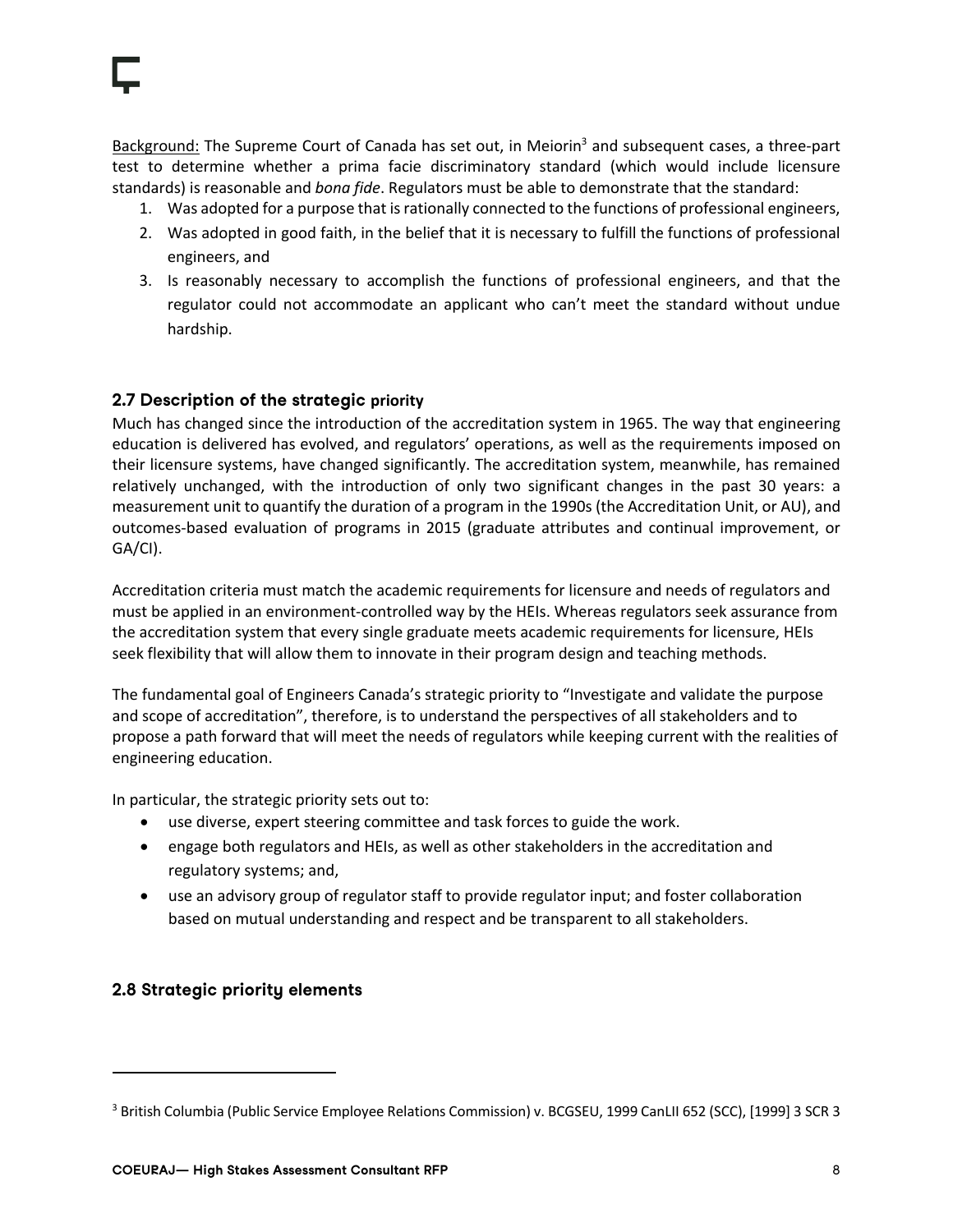There are five distinct pieces of work involved in this strategic priority including the development of an academic requirement for licensure. A task force of volunteers has been formed to guide each piece of work, and a project steering committee exists to oversee all work. The task forces and the steering committee are made up of former members of the CEAB, CEQB, the Engineers Canada Board, and representatives from Engineering Deans Canada, and each group will be supported by Engineers Canada staff and third-party consultants, as follows:



**Image 1: Project structure**

Coeuraj has been contracted by Engineers Canada to help guide elements of the strategic priority, including the development of an academic requirement for licensure. We require input from an expert in high-stakes assessments, such as licensure decisions, who can help to ensure that the academic requirement is developed in a way that is defensible and valid.

In initiating the work on an academic requirement for licensure, we will first discuss this work with regulators to confirm that:

- 1. They agree that an academic requirement is required and must be defined; and,
- 2. They understand that the definition of an academic requirement for licensure will result in changes to their licensure processes.

Assuming that confirmation of the above is obtained, the second part of this element will be to create the academic requirement for licensure, with the following requirements needing to be considered:

- The knowledge required to practise engineering safely and independently.
- The number of disciplines of engineering and the rate of increase of new fields; and,
- Applicability of the academic requirement: for accreditation, for assessment, and for confirmation of non-CEAB graduates.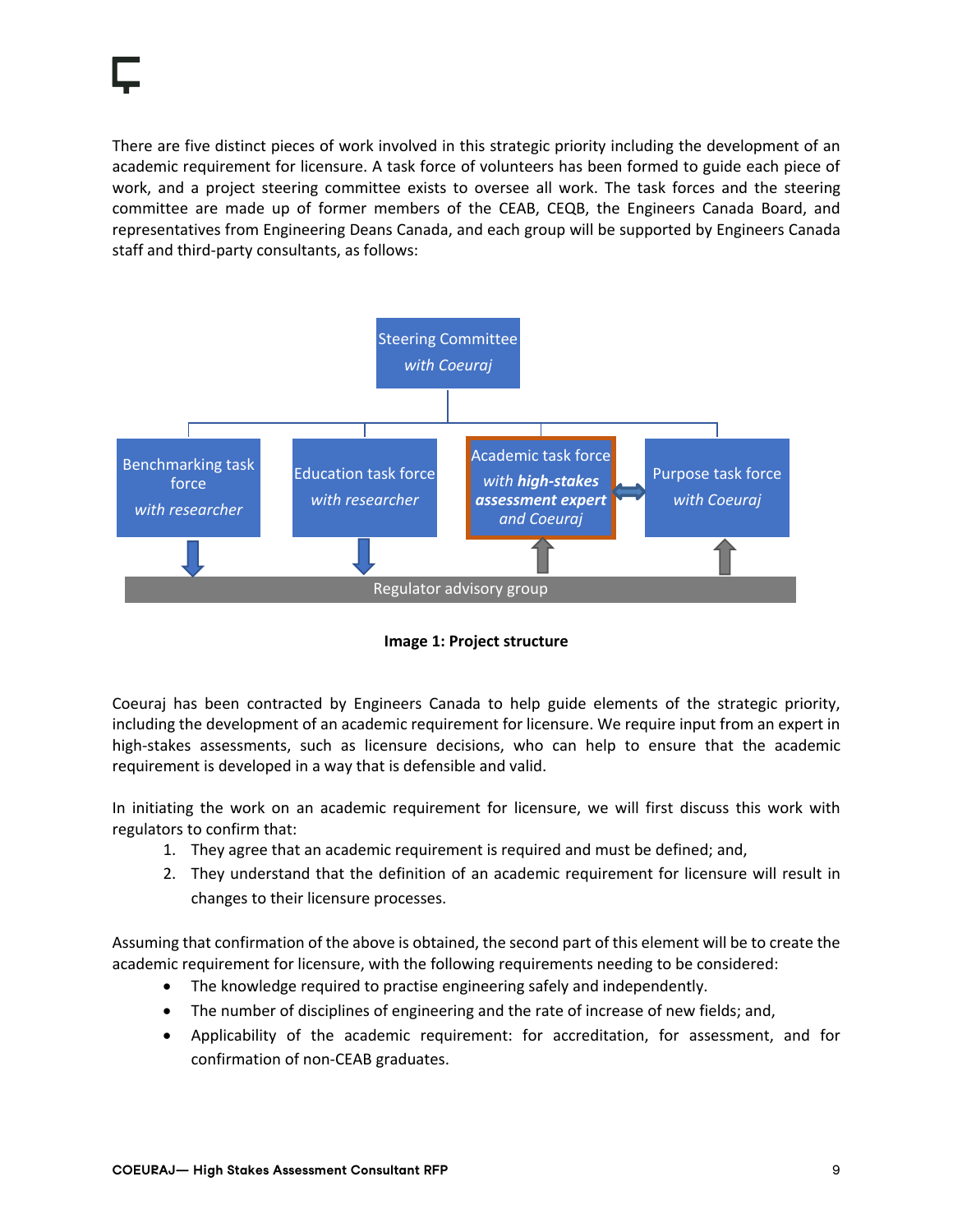The successful Bidder will provide expertise to the Coeuraj to ensure that the methodology used to develop the academic requirement is valid, and that the end result is defensible and useful for both accreditation and for the licensure of non-CEAB applicants. To support both accreditation and the mobility of licence holders, the definition of the academic requirement for licensure must be supported and implemented by all regulators.

## **3. Project Scope**

### **3.1 Scope of work**

If Coeuraj selects a successful Bidder and a contract is entered with that Bidder, the Bidder shall deliver the following specific services and deliverables (the "Work"):

| <b>Scope</b>   | Service/Deliverable                                  | <b>Description</b>                                                                                                                                                                                                                                                                                                                                                                                                                                                                                                                                                                                                                                                                                                                                                                                                                  |  |  |
|----------------|------------------------------------------------------|-------------------------------------------------------------------------------------------------------------------------------------------------------------------------------------------------------------------------------------------------------------------------------------------------------------------------------------------------------------------------------------------------------------------------------------------------------------------------------------------------------------------------------------------------------------------------------------------------------------------------------------------------------------------------------------------------------------------------------------------------------------------------------------------------------------------------------------|--|--|
| Item#          |                                                      |                                                                                                                                                                                                                                                                                                                                                                                                                                                                                                                                                                                                                                                                                                                                                                                                                                     |  |  |
| $\mathbf{1}$   | <b>Education of the Task</b><br>Force and Regulators | Provide learning content and experiences that enable the<br>following types of learning outcomes for the Task Force and<br>Regulators:<br>An understanding of the purpose and process of high-<br>stakes assessment<br>Case studies that provide a range of examples of how<br>high-stakes assessment has been applied with varying<br>degrees of success. Key learnings that can be applied in<br>this setting.<br>An understanding of roles, conditions for success and<br>enablers of these conditions.                                                                                                                                                                                                                                                                                                                          |  |  |
| $\overline{2}$ | Expert advice to Coeuraj                             | The consultant is able to work with Coeuraj, the Engineers Canada<br>project team and any other relevant stakeholders to define<br>requirements, develop a brief and propose a course of action that<br>is suitable for the specific environment and context for Engineers<br>Canada and the engineering regulators where this academic<br>requirement will be used for both accreditation and licensure.<br>The consultant is able to provide targeted, evidence-based<br>options and recommendations to address specific, technical issues<br>that impact the quality and reliability of a new academic<br>requirement for licensure.<br>In providing options and recommendations, the consultant<br>ensures that decision makers understand, and are able to<br>manage, the inherent trade-offs or uncertainties that may exist. |  |  |
| 3              | Principles for a valid<br>requirement                | The consultant is able to articulate evidence-based principles that<br>can be used to guide the development and evaluation of a new<br>academic requirement for licensure.                                                                                                                                                                                                                                                                                                                                                                                                                                                                                                                                                                                                                                                          |  |  |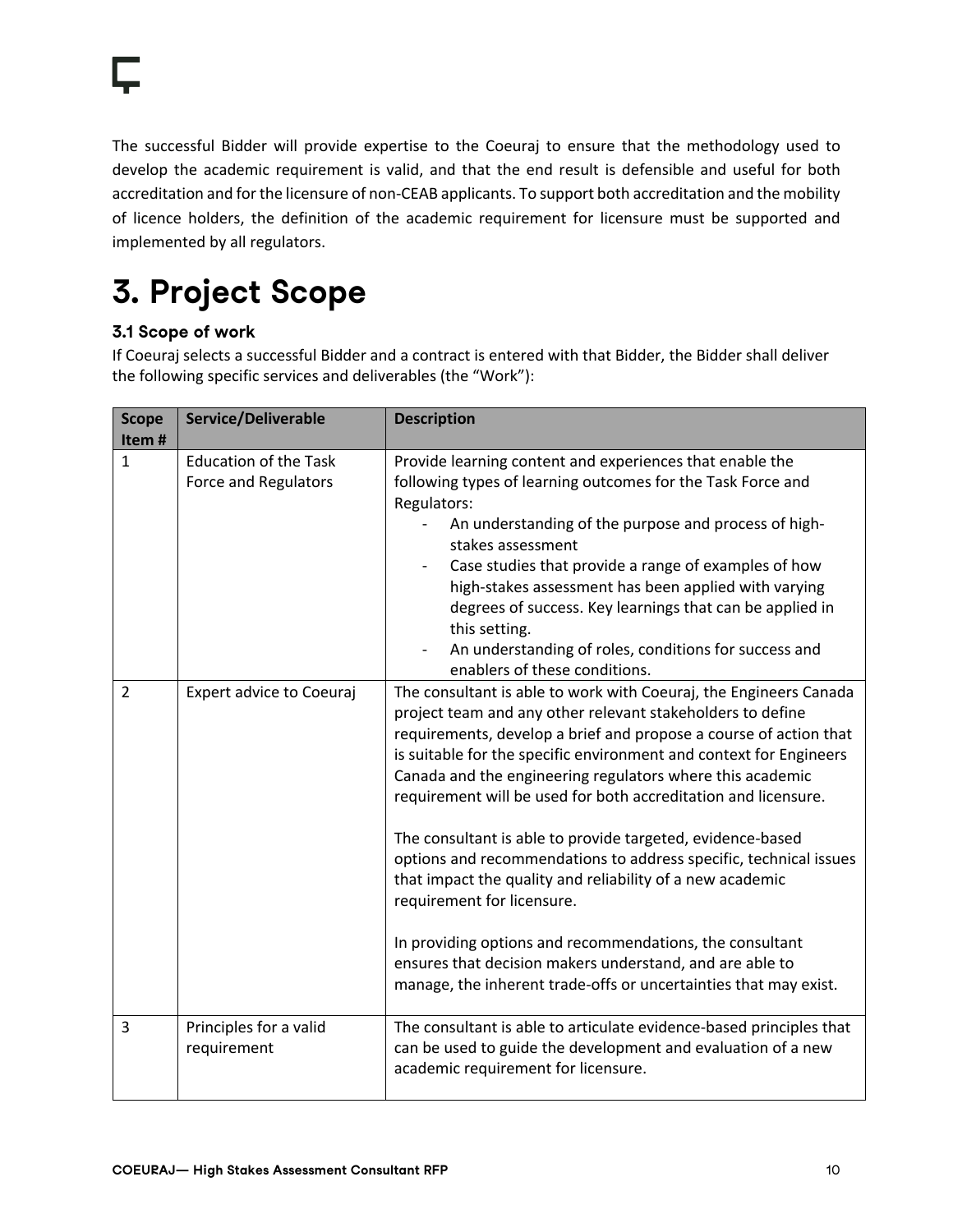| <b>Scope</b><br>Item# | <b>Service/Deliverable</b>                       | <b>Description</b>                                                                                                                                                                                                                                                                                                                                                                                                                                                                                                                                                                             |
|-----------------------|--------------------------------------------------|------------------------------------------------------------------------------------------------------------------------------------------------------------------------------------------------------------------------------------------------------------------------------------------------------------------------------------------------------------------------------------------------------------------------------------------------------------------------------------------------------------------------------------------------------------------------------------------------|
| 4                     | Consultation with<br>regulators                  | The consultant is proactive in helping with the correct application<br>of these principles in the design and decision-making process.<br>The consultant is able to support Coeuraj and Engineers Canada as<br>they:<br>identify target individuals within the regulatory system,<br>develop an engagement and outreach strategy and plan<br>$\bullet$<br>Coordinate and deliver consultation activities, including<br>data recording<br>Synthesise findings, insights and actions from consultation<br>Communicate findings, insights and actions to the<br>$\bullet$<br>appropriate audiences |
|                       |                                                  | Facilitate the follow-through of any required actions<br>$\bullet$                                                                                                                                                                                                                                                                                                                                                                                                                                                                                                                             |
| 5                     | Support with<br>Implementation and<br>Evaluation | The consultant is able to support an evidence-based<br>implementation of a new Purpose and Scope of Accreditation<br>through to the end of 2023.                                                                                                                                                                                                                                                                                                                                                                                                                                               |

#### **3.2 Services and deliverables**

If a successful Bidder is selected by Coeuraj and a contract is entered into for Work, such Bidder(s) shall be required to competently deliver to Coeuraj each of the items outlined in Section 3.1 (Scope of Work), resulting in **development of a defensible national academic requirement for licensure**. All deliverables are subject to review by the Academic Requirement task force, followed by acceptance and approval by Coeuraj.

### **3.3 Budget**

To be considered, proposals should include a Project cost breakdown that accurately represents the work effort required, as outlined in Section 3.1 (Scope of Work) of this RFP. Proposals should cite a total Project cost not exceeding \$90,000 plus taxes.

#### **3.4 Project timeline**

The Engineers Canada project team had established consultation processes and meeting dates. The schedule is being revised and finalized with Coeuraj, based on our methodologies and approaches. All Bidder proposals should include a timeline reflecting how the Bidder intends to perform the items outlined in Section 3.1 (Scope of Work) within below timeframe, amended from time to time:

| <b>Scope</b><br>item | Service/Deliverable                                                             | <b>Timeframe</b> |  |
|----------------------|---------------------------------------------------------------------------------|------------------|--|
|                      | Investigation and definition of a national academic requirement for engineering |                  |  |
|                      | licensure.                                                                      |                  |  |
| 1.1                  | Confirmation of need for an academic requirement                                | End of Q2 2022   |  |
| $\mathcal{D}$        | Draft academic requirement                                                      | End of Q1 2023   |  |
| 3                    | Validate academic requirement                                                   | End of Q2 2023   |  |
| 4                    | Finalize academic requirement                                                   | End of Q4 2023   |  |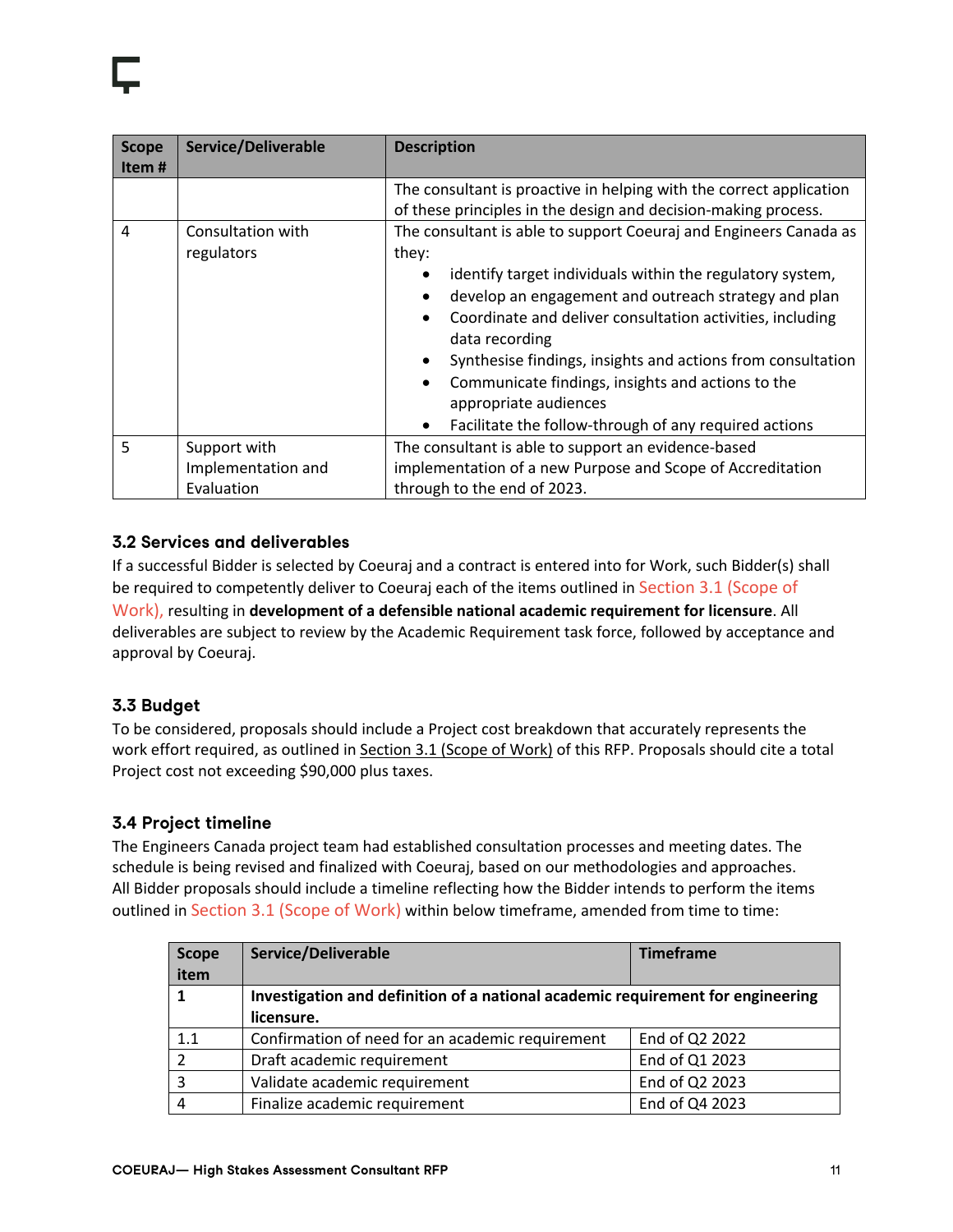## **4. RFP Submission and Evaluation Process**

#### **4.1 Submission schedule**

The following is a list of key events from RFP issuance to Notice of Award:

| No. | <b>Description</b>                                          | <b>Key Dates</b>                                     |
|-----|-------------------------------------------------------------|------------------------------------------------------|
|     | Issuance of RFP                                             | June 6 <sup>th</sup> , 2022                          |
| 2   | Interest Disclosure Deadline                                | June 24 <sup>th</sup> , 2022                         |
| 3   | <b>Questions Deadline</b>                                   | June 24 <sup>th</sup> , 2022                         |
| 4   | <b>Proposal Submission Deadline</b>                         | July 4 <sup>th</sup> , 2022                          |
| .5  | Evaluation of proposals - Stage 1 (initial assessment)      | July 5 <sup>th</sup> - 8 <sup>th</sup> , 2022        |
| 6   | Evaluation of proposals - Stage 2 (interviews and reference | July 12 <sup>th</sup> - July 20 <sup>th</sup> , 2022 |
|     | checks)                                                     |                                                      |
|     | Notice of Award                                             | July 20 <sup>th</sup> , 2022                         |

In responding to this RFP, Bidders should provide the information requested in Section 4.4 (Proposal Evaluation).

#### 4.1.2 Amendments

Coeuraj may, in its sole, absolute, and unfettered discretion, prior to, on, or following the Proposal Submission Deadline, alter the RFP submission schedule outlined above, including without limitation, the Proposal Submission Deadline, and delete, amend, or supplement anything contained within this RFP.

Any changes to the RFP documents or the submission schedule will be done by addendum to this RFP issued by Coeuraj. Other than any clarifications received from Coeuraj, no other communications of any kind whatsoever will modify the RFP documents, or the RFP process contemplated herein.

#### **4.2 Interest disclosure and Bidder questions**

Bidders should indicate their interest in submitting a proposal, by email, to Max Lindley-Peart (the "**RFP Contact Person**") at max.lindley-peart@coeuraj.com, by June 24th, 2022 **at 11:59 pm (Pacific time)** (the "**Interest Disclosure Deadline**").

Bidders may submit questions concerning the RFP, or the Project, to the RFP Contact Person at max.lindley-peart@coeuraj.com. Coeuraj may, at its sole, absolute and unfettered discretion, collate and make available to other Bidders via email responses to questions. Bidder questions should be received by Coeuraj no later than June 24th, 2022**, at 11:59 pm (Pacific time)**.

#### **4.3 How to submit a proposal**

Proposals should be sent electronically, by email, no later than July 4th, 2022**, at 11:59 pm (Pacific time)** (the "**Proposal Submission Deadline**") to Max Lindley-Peart at max.lindley-peart@coeuraj.com. Proposals submitted after this date may or may not be considered by Coeuraj, however, each Bidder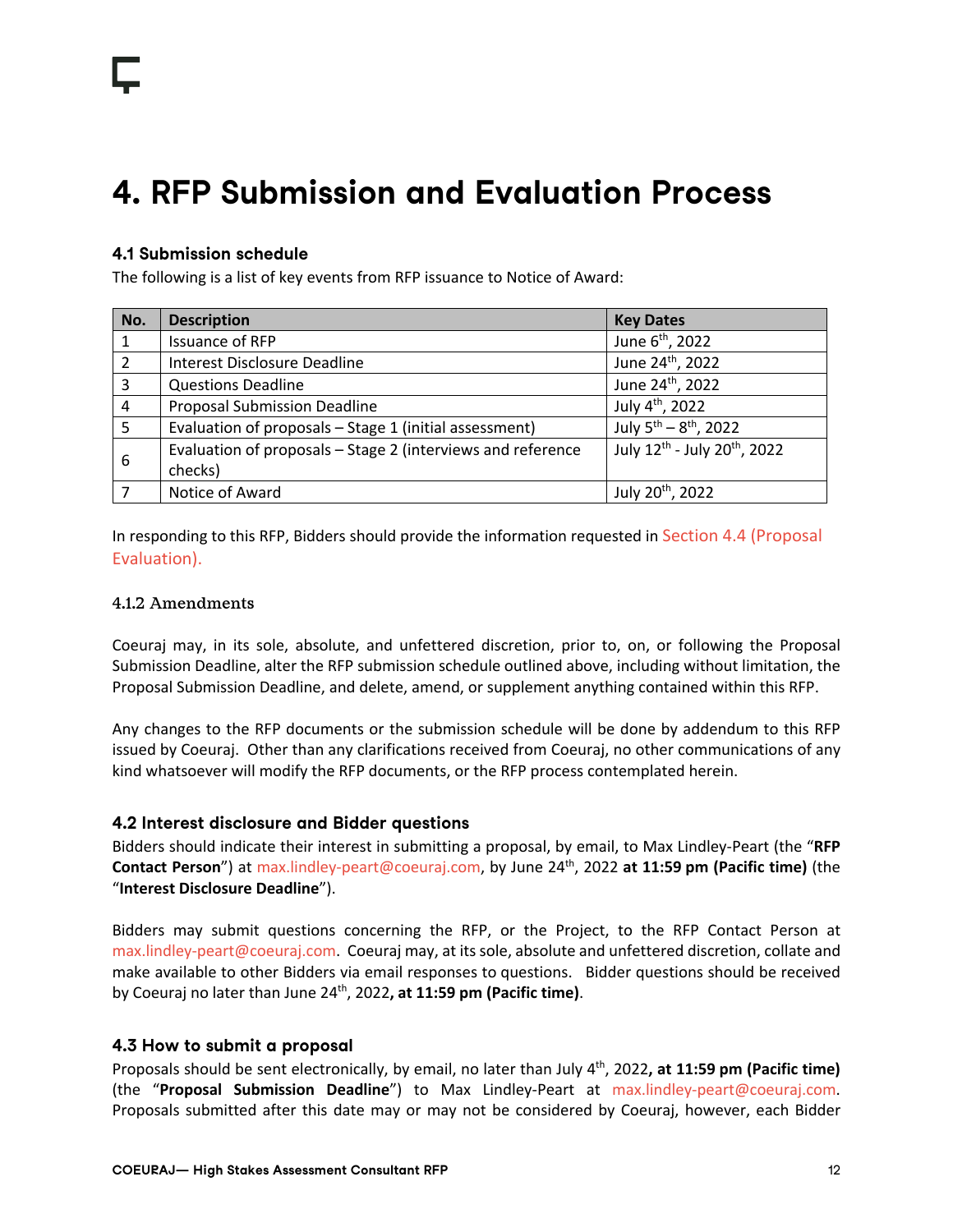acknowledges that Coeuraj may review and consider a proposal that is submitted following the Proposal Submission Deadline, in Coeuraj's sole, absolute, and unfettered discretion.

#### 4.3.1 Selection of Proposal

Coeuraj will notify the selected Bidder in writing if Coeuraj has selected its proposal, in accordance with Section 5.8 of this RFP.

#### **4.4 Proposal Evaluation**

#### 4.4.1 Evaluation Process

Coeuraj intends to review proposals for the purpose of evaluating the capabilities, interests, and proposed terms and pricing of Bidders for the matters described in this RFP.

As part of its review process, Coeuraj may establish an evaluation committee, (the "**Project Team**"), comprised of Engineers Canada and Coeuraj staff, the Project Manager, Project Sponsor, Project Owner, and any other individual(s) as determined by Coeuraj in its sole, absolute, and unfettered discretion.

Coeuraj may require Bidder(s) to clarify or verify certain components of its proposal, provide supplementary information or documentation in relation to its proposal, or request an acknowledgement from Bidder acknowledging and confirming Coeuraj's interpretation of the proposal or any portion thereof. Such additional information and documentation may be considered as forming part of the proposal, in Coeuraj's sole, absolute, and unfettered discretion.

Coeuraj may, in its sole, absolute and unfettered discretion, contact any Bidder, any Bidder reference, or other person to conduct interviews, for the purpose of evaluating any proposal.

Coeuraj's review of proposals is anticipated to commence following the Proposal Submission Deadline.

Coeuraj currently anticipates that its internal review process may include, but may not be limited to, consideration of some or all of the following criteria:

- (a) Bidder's relevant experience, including consideration of Bidder's description of a previously conducted project of similar scope and scale;
- (b) Bidder's interest disclosure;
- (c) financial costs/benefits to Coeuraj;
- (d) proposed schedule;
- (e) commercial risk;
- (f) technical abilities;
- (g) timeliness of proposal;
- (h) ability of Bidder to deliver the services and deliverables and complete the Work or Project within the stated timelines;
- (i) information requested in Section 4.4.5 (Proposal Evaluation) of this RFP; and
- (j) total Project cost and cost breakdown in Section 3.3 (Budget), including all fees and expenses, in Canadian funds;
- (k) any other information requested in this RFP;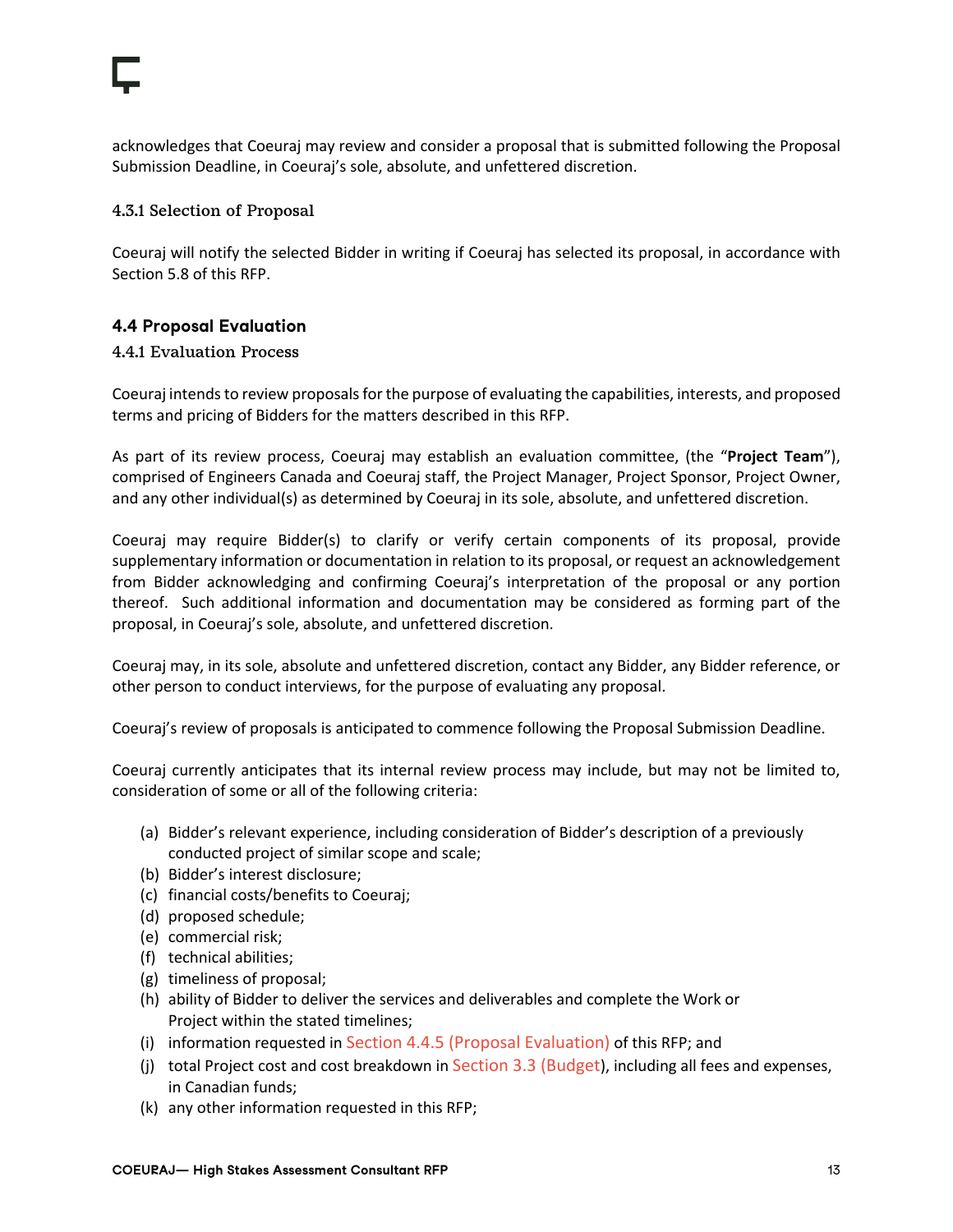- (l) the Bidder/proposal score based on the Scoring Legend in Section 4.4.4 of this RFP; and
- (m) any other factors Coeuraj believes may be relevant to the Bidder's capability and willingness to complete the Work and achieve Coeuraj's objectives.

Coeuraj's evaluation and ranking or scoring, if any, of proposals and Bidders will remain confidential to Coeuraj.

#### 4.4.2 [Deleted]

#### 4.4.3 Scoring

Proposals may be evaluated and scored by Coeuraj and Engineers Canada, at their sole, absolute, and unfettered discretion,, as outlined in Section 4.4.5 (Proposal Evaluation), and using the below Scoring Legend.

#### 4.4.4. Scoring Legend

| 0 Points                                                                                                                                                                                                                                                 | 1-3 Points                                                                                                                                                                                                                                                                           | 4-6 Points                                                                                                                                                                                                                                                                                     | 7-8 Points                                                                                                                                                                                                                                                                               | 9-10 Points                                                                                                                                                                                                 |
|----------------------------------------------------------------------------------------------------------------------------------------------------------------------------------------------------------------------------------------------------------|--------------------------------------------------------------------------------------------------------------------------------------------------------------------------------------------------------------------------------------------------------------------------------------|------------------------------------------------------------------------------------------------------------------------------------------------------------------------------------------------------------------------------------------------------------------------------------------------|------------------------------------------------------------------------------------------------------------------------------------------------------------------------------------------------------------------------------------------------------------------------------------------|-------------------------------------------------------------------------------------------------------------------------------------------------------------------------------------------------------------|
| <b>Deficient</b>                                                                                                                                                                                                                                         | Poor                                                                                                                                                                                                                                                                                 | Fair                                                                                                                                                                                                                                                                                           | Good                                                                                                                                                                                                                                                                                     | <b>Excellent</b>                                                                                                                                                                                            |
| The proposal fails<br>to meet the<br>requirements of<br>the applicable<br>scoring criteria in a<br>suitable and<br>documented<br>manner.<br>The proposal fails<br>to demonstrate<br>that the Program<br>will be performed<br>in an acceptable<br>manner. | The proposal fails to<br>meet the<br>requirements of the<br>applicable scoring<br>criteria in a suitable<br>and documented<br>manner.<br>The proposal reveals<br>significant weaknesses<br>that could result in<br>unacceptable<br>shortcomings in<br>performance of the<br>Program. | The proposal barely<br>meets the<br>requirements of the<br>applicable scoring<br>criteria in a suitable<br>and documented<br>manner.<br>The proposal reveals<br>weaknesses that could<br>result in tolerable or<br>reasonably correctable<br>shortcomings in<br>performance of the<br>Program. | The proposal<br>reasonably<br>demonstrates that<br>the requirements of<br>the applicable<br>scoring criteria are<br>met in a documented<br>and suitable manner.<br>The proposal reveals<br>minor weaknesses<br>that should not<br>significantly impact<br>performance of the<br>Program. | The proposal<br>fully<br>demonstrates<br>that the<br>requirements of<br>the applicable<br>scoring criteria<br>are met in a<br>documented and<br>suitable manner.<br>There are no<br>apparent<br>weaknesses. |

#### 4.4.5 Proposal Evaluation

Proposals may be evaluated and scored by Coeuraj, at its sole, absolute, and unfettered discretion, as follows:

| No. | <b>Scoring Criteria</b>                  | Weight | <b>Points</b> | <b>Total Points</b> |
|-----|------------------------------------------|--------|---------------|---------------------|
|     |                                          |        |               |                     |
|     | Qualifications and relevant experience   | 40     |               |                     |
|     | Demonstrated understanding of the issues | 20     |               |                     |
|     | being addressed by the Project           |        |               |                     |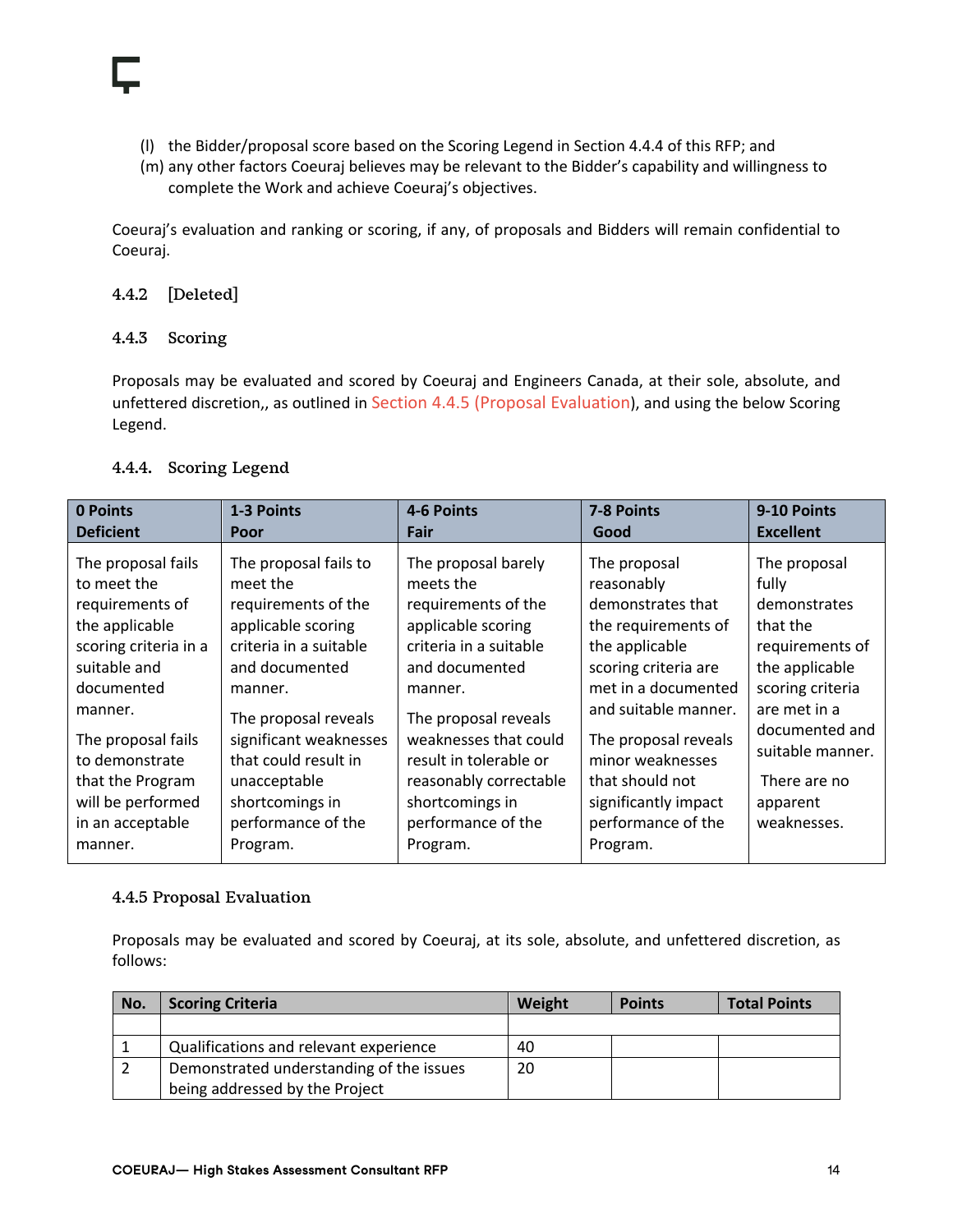| No.          | <b>Scoring Criteria</b>  | Weight | <b>Points</b> | <b>Total Points</b> |
|--------------|--------------------------|--------|---------------|---------------------|
|              | Approach and methodology | 20     |               |                     |
| Project cost |                          | 20     |               |                     |
| <b>Total</b> |                          | 100    |               |                     |

Coeuraj requests that Bidders include with their proposal, at a minimum, the following supporting information:

- 1. Qualifications and relevant experience:
	- Bidder experience in developing high-stakes assessments, particularly in developing defensible licensure or certification systems at the national level. Please provide the descriptions of two similar projects.
	- Name, email address and phone number of three (3) customers/clients who have received services similar to those requested in this RFP and who may be contacted as references. Such services should have been provided by Bidder within the last 5 years. Bidders should include a short description of the work performed, including how it was similar to the work required under this RFP.
	- Bidder qualifications (degrees, certifications, etc.)
	- Names of individual(s) who would be assigned to work on this Project, including a brief (1 page or less) summary of their qualifications and experience as they relate to the Project. At least one member of the proposed Project team should have demonstrated experience engaging pan-Canadian, multi-stakeholder groups in the development of high-stakes assessments.
- 2. Understanding of the issues
	- The Bidder is asked to provide their understanding and interpretation of the objectives, requirements, and deliverables of this Project.
	- The Bidder should demonstrate a working knowledge of licensure in professional regulation and accreditation.
- 3. Approach and Methodology:
	- Description how Bidder will approach the Project.
	- Bidders are asked to identify the expected challenges for this Project and the proposed mitigation strategies.
	- Bidders should provide a detailed work plan with timelines.
- 4. Project cost:
- Bidders should outline their proposed costs and fees for the delivery of services and deliverables under the Project and shall include any assumptions made in determining the fees. Proposed costs must include a breakdown that accurately represents the work outlined in Section 3.1.

#### 4.4.6 Language

Coeuraj will communicate with Bidders in English, and all proposals must be submitted in English.

#### 4.4.7 Confidentiality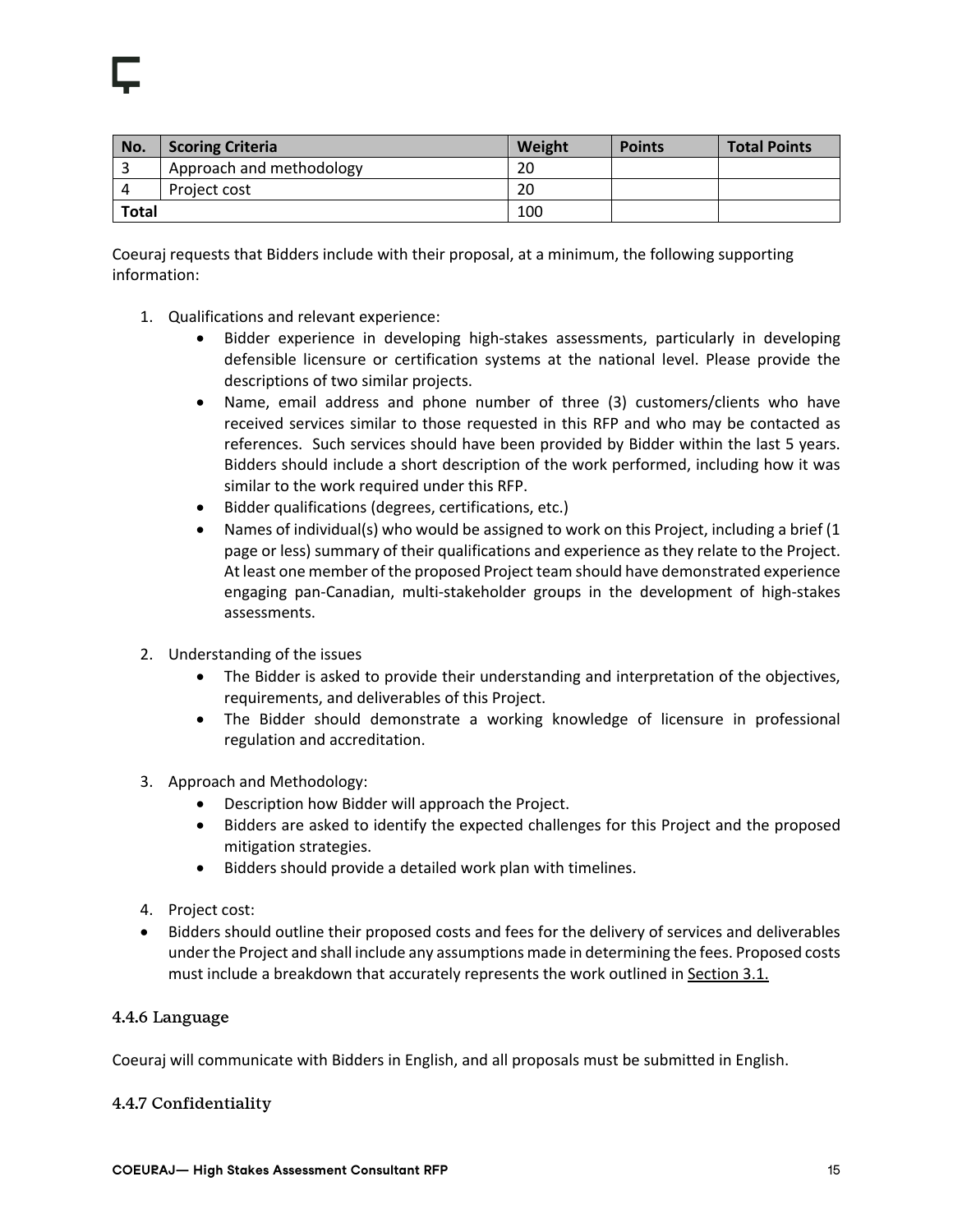Proposals and information submitted by Bidders will be treated as proprietary, held confidential, and used only for evaluating the ability of the Bidder to handle the Program or, if the Bidder is the selected Bidder, to negotiate a contract for services. The details of any proposals will be shared only with the persons involved in the Program evaluation process and Coeuraj's legal representatives, if and to the extent necessary.

## **5. RFP Terms and Conditions**

#### **5.1 Bidder Acknowledgements and Representations**

A Bidder, by submitting a proposal, acknowledges and agrees:

- (a) Coeuraj may not have determined whether to proceed with the Work or the Project;
- (b) Coeuraj may not have obtained the corporate, regulatory, or other approvals required to proceed with the Work or the Project, in whole or in part;
- (c) Bidder proposals in response to this RFP are likely to be a factor considered by Coeuraj when determining whether to enter a contract with any or no Bidder, proceed with the Work or the Project, the manner in which to proceed with the Work or the Project, or any matter required to seek approvals that may ultimately be required by Coeuraj to proceed with the Work or Project or any portion thereof;
- (d) Coeuraj may enter into discussions with any person that is not a Bidder for the purpose of such person potentially performing the Work or any portion thereof;
- (e) if any contract for Work is entered into with a Bidder or other person following submission of a proposal, such Work, may only be awarded following any discussions, clarifications, or negotiations on a proposal, the proposed form of contract, or any other matter that a Bidder or Coeuraj may require to be addresses before agreeing to proceed with Work or any portion thereof;
- (f) Coeuraj makes no representations to any Bidder that, following submission of any proposal or at any time, that it will award any of the Work or proceed as contemplated in this RFP;
- (g) one or more Bidder participating in this RFP process may have performed certain services or provided goods for Coeuraj's operations prior to or concurrent with the issuance o this RFP and that such services or other prior involvement may provide a Bidder with commercial advantage with respect to a proposal. Each Bidder agrees to participate in this RFP process notwithstanding such information and notwithstanding that another Bidder's prior involvement may give such Bidder a commercial advantage when participating in this RFP process;
- (h) that it submits a proposal entirely at its own risk, with the understanding that there are no obligations imposed on Coeuraj hereunder and no representations given by Coeuraj that a Bidder may be awarded a contract for any Work regardless of the contents of its proposal;
- (i) the issuance of this RFP or the submission of any proposal is not an offer to contract for any of the Work;
- (j) subject to Section 5.1(n), Coeuraj does not intend, by issuing this RFP, to make any offer to create a contractual relationship that can be accepted by any prospective Bidder and Coeuraj retains the sole, absolute, and unfettered discretion with respect to how it may proceed with the Work, if at all, including without limitation, proceeding in a manner not contemplated within this RFP;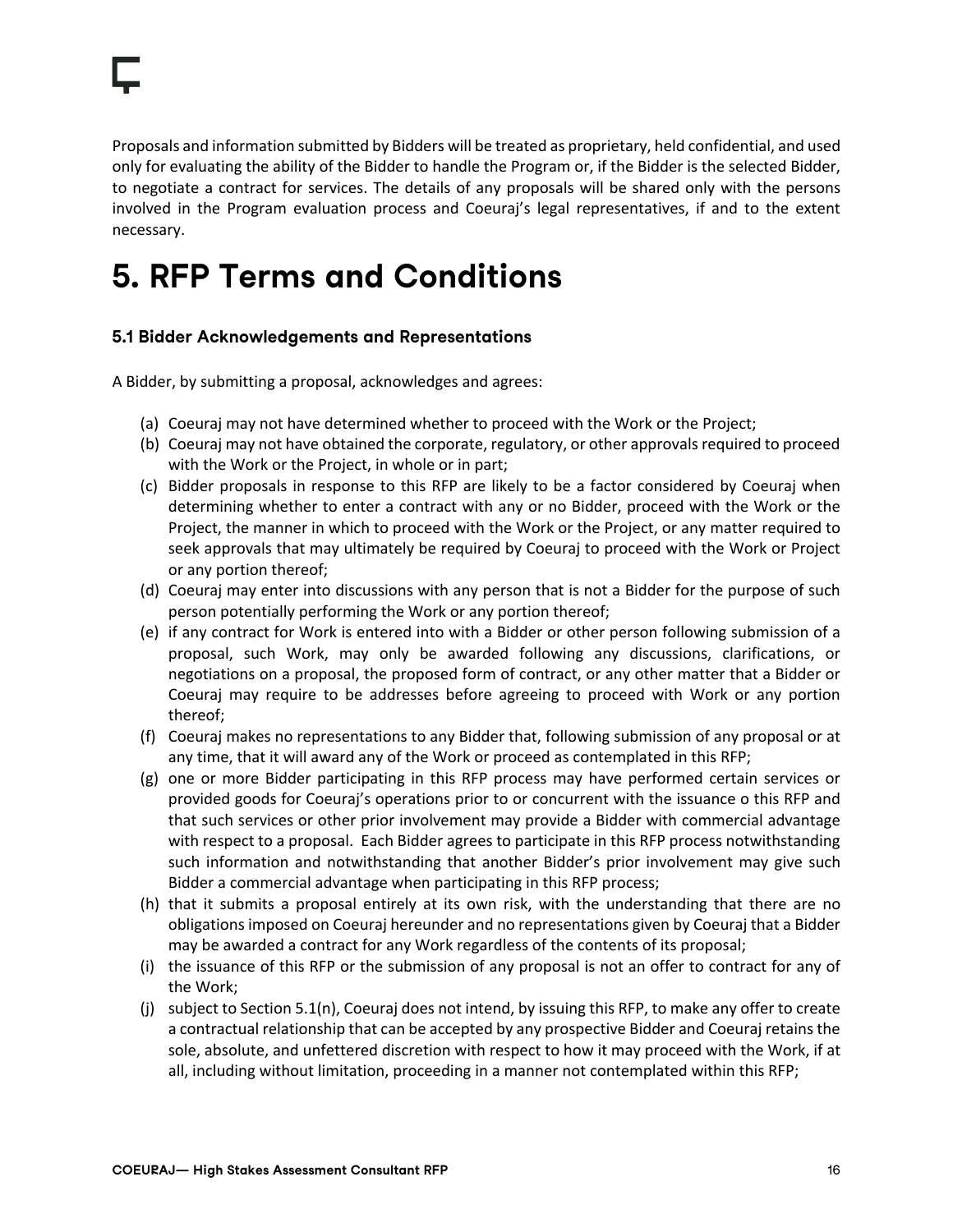- (k) there are inherent risks and limitations with communication of information by email and other electronic means such as the internet, including without limitation, the possibility that such information may be lost, intercepted, altered or otherwise rendered non-confidential and each Bidder accepts such risk as part of its participation in this RFP process;
- (l) Coeuraj may reject any or all proposals;
- (m) Coeuraj may terminate any contract signed with any Bidder for cause if it determines a Bidder has, directly or indirectly, engaged in corrupt, fraudulent, collusive, or coercive practices in its preparation of submission of a proposal;
- (n) notwithstanding the foregoing, each Bidder acknowledges and agrees that Sections 5.1, 5.2, 5.4, 5.6, and 5.10, of this RFP shall be binding and enforceable against each Bidder.

#### 5.1.2 RFP Not a Tender

This RFP is not a tender. Unless otherwise agreed in writing by Coeuraj and a Bidder, no obligation to enter into a contract for any Work will be imposed on Coeuraj or a Bidder as a result of a proposal submitted in response to this RFP. An agreement to perform Work or any portion thereof, if any, shall only be formed if a Bidder (or other person) and Coeuraj execute a written agreement for the Work following any discussions, clarifications, or negotiations that my result with respect to any proposal or any other process that may be undertaken by Coeuraj with respect to Work and provided Coeuraj has obtained all required approvals to proceed with Coeuraj as proposed.

#### **5.2 Coeuraj Rights**

Notwithstanding anything else contained in this RFP, express or implied, Coeuraj may, in its sole, absolute, and unfettered discretion, procure or award Work or any part thereof, in any manner as it may elect, determine whether or not to proceed with Work, and/or select one, or more, or none of the Bidders to further discuss a proposal, the Work, the proposed form of contract, or any other matter for the purpose of determining whether mutually agreeable terms can be reached between Coeuraj and a Bidder for Work, or any portion thereof.

In addition, Coeuraj, in its sole, absolute, and unfettered discretion, reserves the right, without limitation, at any time, to:

- (a) issue this RFP to any person, whether before, on, or after the Proposal Submission Deadline, and request any person to submit a proposal at any time;
- (b) change the Work that is the subject matter of this RFP:
- (c) reject any and all proposals for any reason whatsoever, and regardless of the contents of any proposal or whether or not the proposal(s) provided all information requested herein;
- (d) select any Bidder to enter into further discussions or negotiations with Coeuraj for the potential performance of all or any portion of the Work, at any time, regardless of the contents of any proposal or whether such Bidder submitted an incomplete or late proposal;
- (e) enter into one or more agreements for performance of Work with one or more Bidder or any other person, regardless of the contents of any proposal or whether such person or Bidder submitted an incomplete, or late, or any proposal;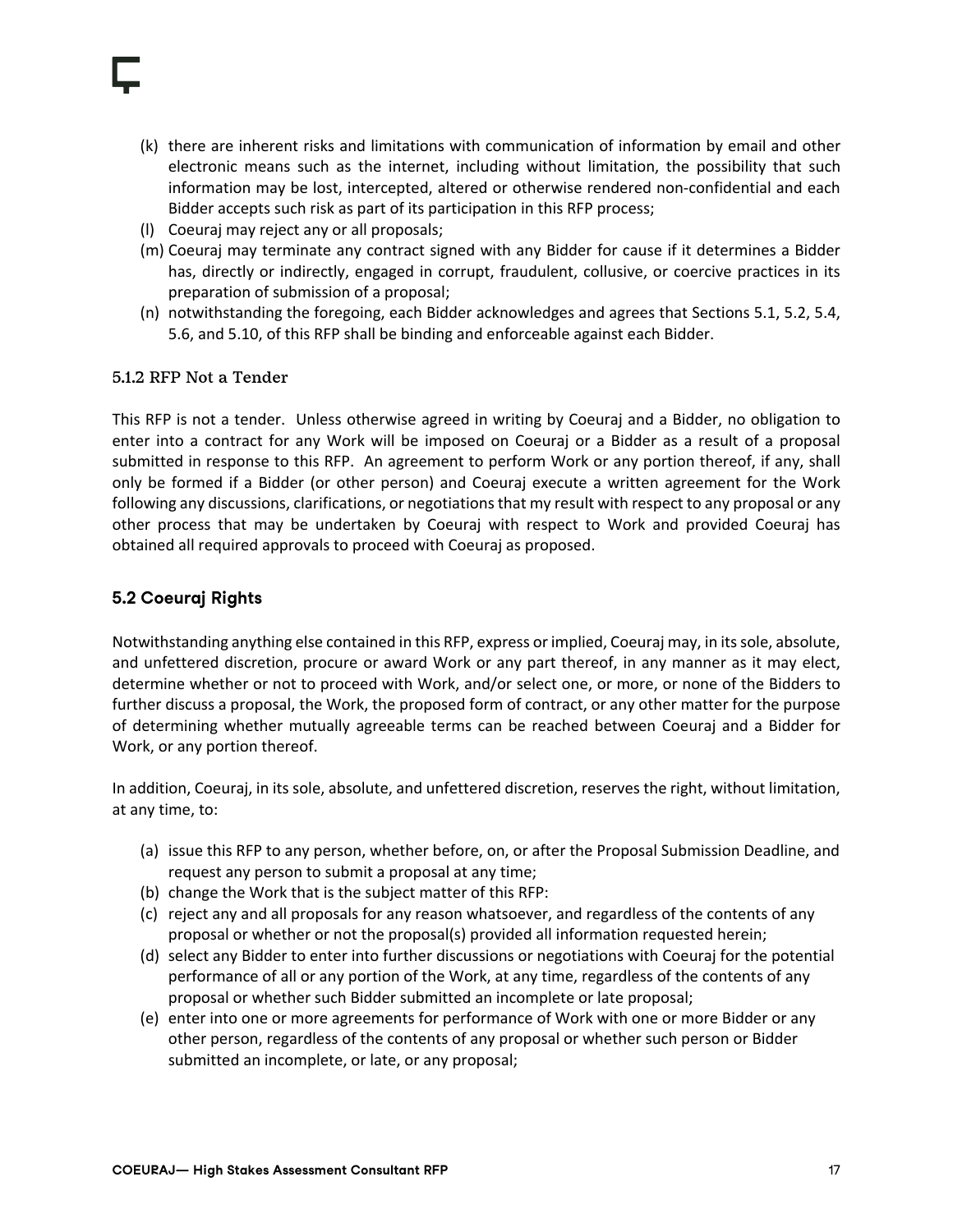- (f) carry out further discussions, clarifications, or negotiation regarding Work with one or more Bidder or any other person, regardless of the contents of any proposal or whether such Bidder or person submitted an incomplete, or late, or any proposal;
- (g) provide additional information regarding Work to one or more Bidders or other person at any time, and with or without giving such information to any other Bidder, and regardless of whether the provision of such additional information to one Bidder is considered to be unreasonable or unfair to any other Bidder;
- (h) invite any Bidder or other person to participate in a competitive process to carry out Work;
- (i) invite any person to submit a proposal at any time, whether before, on, or after the Proposal Submission Deadline;
- (j) request one or more Bidder to clarify, supplement and resubmit their proposal or allow a Bidder to amend or correct its proposal at any time, with out without giving any other Bidder the opportunity to do the same;
- (k) at its sole, absolute, and unfettered discretion and with no obligation, verify or investigate any Bidder or the information contained in a proposal;
- (l) remove a Bidder from the RFP process for any reason;
- (m) cancel this RFP process before, on, or after the Proposal Submission Deadline, or selection of successful Bidder, for any reason;
- (n) decide whether or not to review or consider any proposal, and Coeuraj shall have no obligation to review or consider any proposal;
- (o) proceed with any Work or enter into an agreement for any Work, in any manner Coeuraj determines is in the best interest of Coeuraj, acting in its sole, absolute, and unfettered discretion, including conducting sole-source negotiations with any person, regardless of whether such person is a Bidder, or carrying out such other process that Coeuraj considered appropriate in the circumstances; or
- (p) cancel, modify, or delay Work or any portion thereof.

#### **5.3 Proposal Revisions**

All proposal revisions should be submitted to Coeuraj prior to the Proposal Submission Deadline stated in Section 4.1 (How to Submit a Proposal), above.  

#### **5.4 Cost of preparing proposals**

Bidders shall bear all costs and expenses with respect to the preparation and submission of its proposal and any other activity pertaining to its proposal or the RFP process contemplated herein, including without limitation, costs and expenses related to travel, any site visit or any discussions, clarifications, or negotiations. Coeuraj shall not be liable to pay any such costs or expenses in any circumstances whatsoever, and regardless of any action or omission of Coeuraj.

#### **5.5 Acceptance of RFP conditions**

Submission of a proposal will be considered acceptance by the Bidder of the RFP terms and conditions and will be incorporated in the Bidder's proposal.

#### **5.6 Notification of Success**